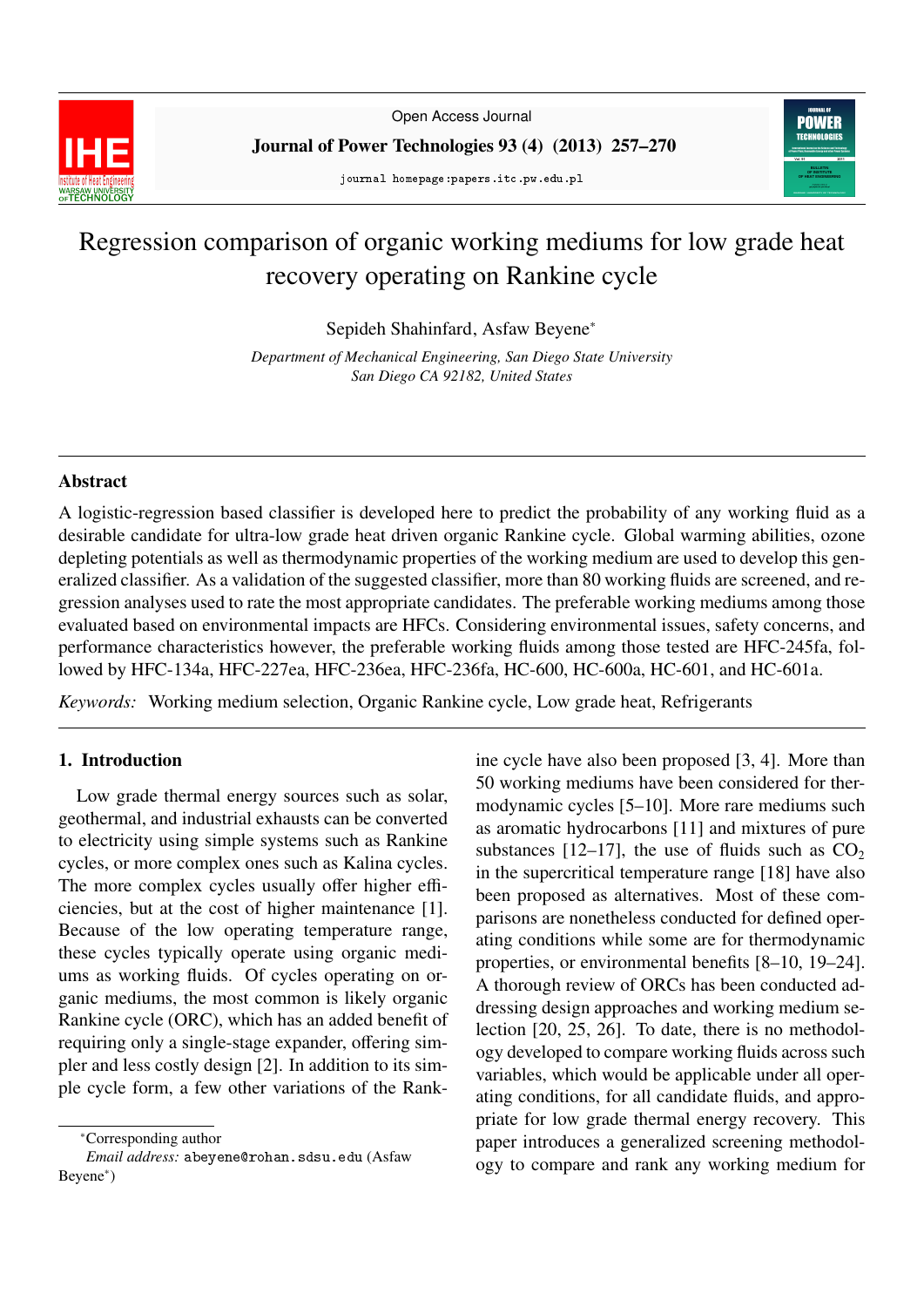low grade thermal energy recovery operating on a thermodynamic cycle, Rankine cycle in particular.

Beyond developing mathematical models which overwhelm the literature on the subject, as an emerging technology, design of the ORC still poses some challenges resulting from the need to efficiently capture low grade thermal energy, assure a robust design, achieve a reasonable cost reduction, etc. These issues have attracted some technical and economic analyses [27–29], as well as modifications to the design assemblage to improve performance or reduce cost by for example, using gerotor and scroll expanders [30], but without greatly increasing performance. In this paper, we focus on designing a comprehensive tool for refrigerant screening to make the most suitable selection, as a critical factor in improving system performance.

# 2. Organic Rankine Cycle

The majority of industrial waste thermal energy is rejected at moderate and low temperatures of less than about 260◦C. More than half of the thermal energy recovery technologies are applicable to the high temperature range exceeding this value and up to 530 °C. For ultra-low grade thermal energy recovery, assumed here as a range which falls below the boiling temperature of water, the need for a phase change of the working medium makes Organic Rankine Cycles (ORC) more desirable than water. For a given pressure, many organic mediums boil at significantly lower temperatures than that of water and condense in ambient conditions, which render them candidates thermodynamically to recover thermal energy from sources with lower temperature, [31]. The challenge is the choice of organic fluid which offers the highest efficiency and allows the highest utilization of the available thermal energy, and yet is acceptable based on other criteria such as the environment.

Pure worki ng fluids such as HC-600 (CH3CH2CH2CH3) [25, 32], HFC- 245fa (C3H3F5) [16, 33], HFC- 245ca (C3H3F5) [8, 33], HCFC-123 (C2HF3Cl2) [8, 34], and HC-600a as ORC working mediums have been studied widely [10, 13]. Fluid mixtures have also been proposed for ORC [13, 14, 35, 36] with varying environmental, physical and thermodynamic prop-



Figure 1: Ozone Depleting Potential for Common Refrigerant (adapted from [15])

erties. But, no comprehensive tool encompassing the various relevant selection criteria such as Ozone Depleting Potential (ODP), Global Warming Potentials (GWP), and Thermophysical properties has been developed for the temperature range under consideration, prompting this current work.

# 3. Evaluation of Chlorofluorocarbons

# *Ozone Depleting and Global Warming Potentials:*

ODP the relative ability of a refrigerant to destroy the stratosphere [37]. Figure 1 shows the ODPs of some common refrigerants including some future candidates. Furthermore, GWP compares the capacity of greenhouse gases to trap thermal energy in the atmosphere. GWP is calculated based on the energy absorbing ability of a greenhouse gas relative to that of carbon dioxide. For most greenhouse gases this ability declines over time. As a result, GWP is calculated over a range of life times, typically 20 years, 100 years, and 500 years to assess the impact of time. Some chlorofluorocarbons (CFCs) however have a long atmospheric lifetime with longer-lasting impact on GWP. Figure 2 shows the GWPs for some common refrigerants over a 100 year lifetime frame.

There is often a trade-off between system efficiency, i.e., suitable thermodynamic properties of the working medium on one side and GWP and ODP on the other; some of the most efficient refrigerants suitable for low grade thermal energy recovery are undesirable from the ODP, GWP, toxicity, etc. perspective. Figures 1 and 2 show that CFCs have high ODPs and GWPs. Most HCFCs have low ODPs (0.01–0.1) and GWPs. HFCs have very low ODPs but GWPs ranging from zero to very high. Among these R-123, (with atmospheric lifetime of 1.3 years) and R-152a (with atmospheric lifetime of 1.4 years)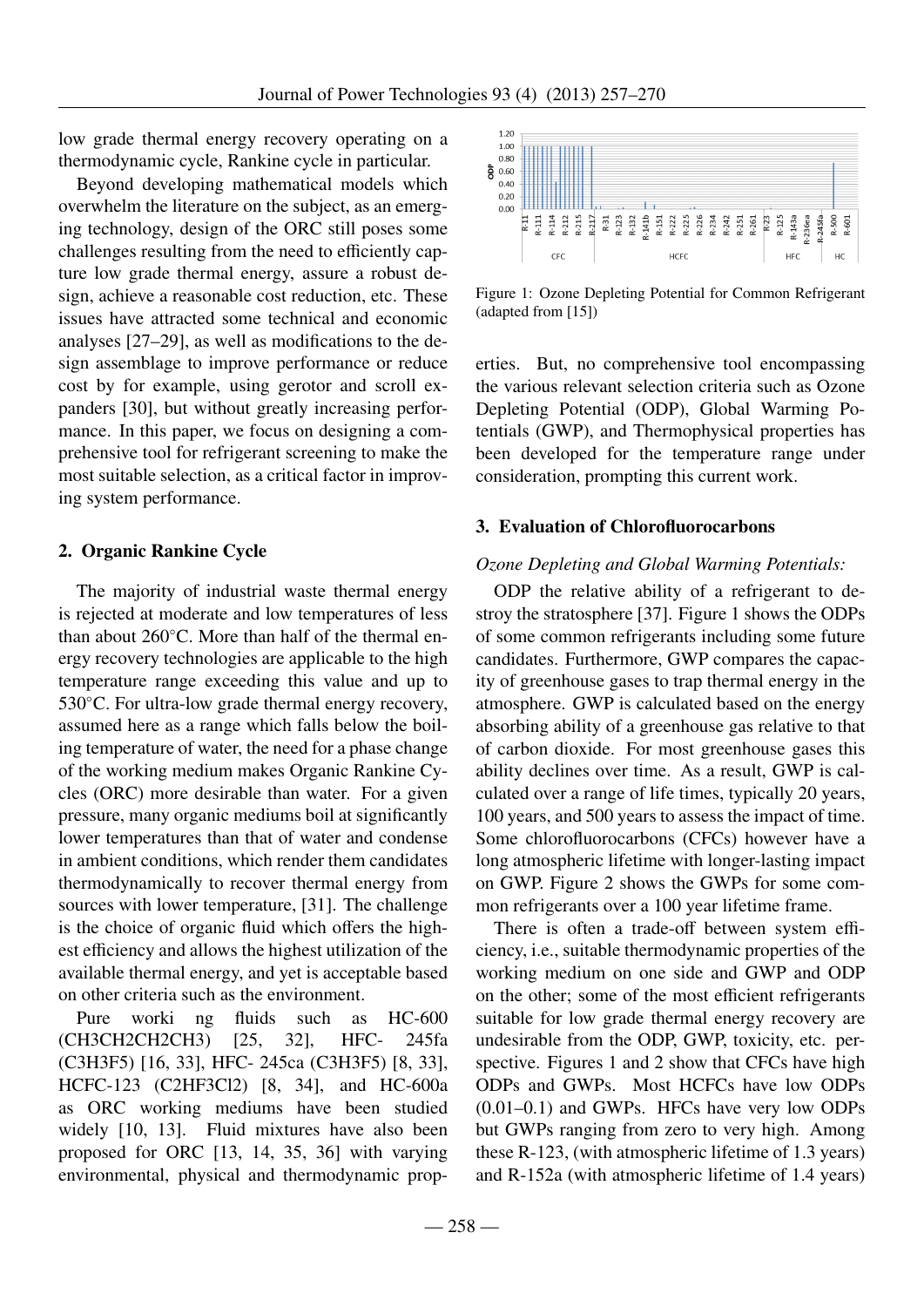

Figure 2: Global Warming Potential for Common Refrigerant (adapted from [15])

have both low ODP and GWP. However, R-123 is hazardous and also flammable under pressure, and R-152a is extremely flammable. None of the current refrigerants have all the desired criteria for an ideal refrigerant. Chemical and thermophysical analyses reveal conflicts in desired molecular makeup and properties which make the future discovery of a "perfect" refrigerant unlikely [38]. It would be useful to have a compartmentalized methodology for deliberate selection of a working medium from a list of the substances available and to maximize the performance of the working medium with the least environmental penalty and hazard risk.

# *Expansion gradient of Working Fluids:*

The shape of the saturated vapor line in the temperature vs. entropy (T-s) diagram is a critical characteristic of the working fluid in an ORC. This characteristic has a great impact on the fluid applicability, performance, and design of the power generation system. Working fluids can be categorized as a wet fluid with negative slope (*dT*/*dS* ), a dry fluid with positive slope (*dT*/*dS* ), and an isentropic fluid with nearly vertical saturation line [22]. Because *dT*/*dS* leads to infinity for isentropic fluid, Liu et al. [26] used the inverse of the slope,  $\xi = dS/dT$ , to express the fluid type. Based on this expression, is  $\xi < 0$ , it is a wet fluid,  $\xi > 0$  is a dry fluid, and  $\xi \sim 0$  is an isentropic fluid. Table 1 shows the value of  $\xi$  for some of the working fluids.



Figure 3: ORC cycle in T-s diagram

Dry and isentropic fluids are preferred for ORCs partly because these fluids do not condense during expansion, which protects the turbine blades from erosion. A negative slope of the saturated vapor line leads to droplets at the end of expansion requiring superheating to prevent turbine damage. In cases where the working fluid is too dry and leaves the turbine with substantial superheat, it may be rewarding to implement an internal heat exchanger. The superheated vapor cools down in the heat exchanger by transferring the thermal energy to the compressed liquid before entering the boiler, which will lead to higher cycle efficiency [22].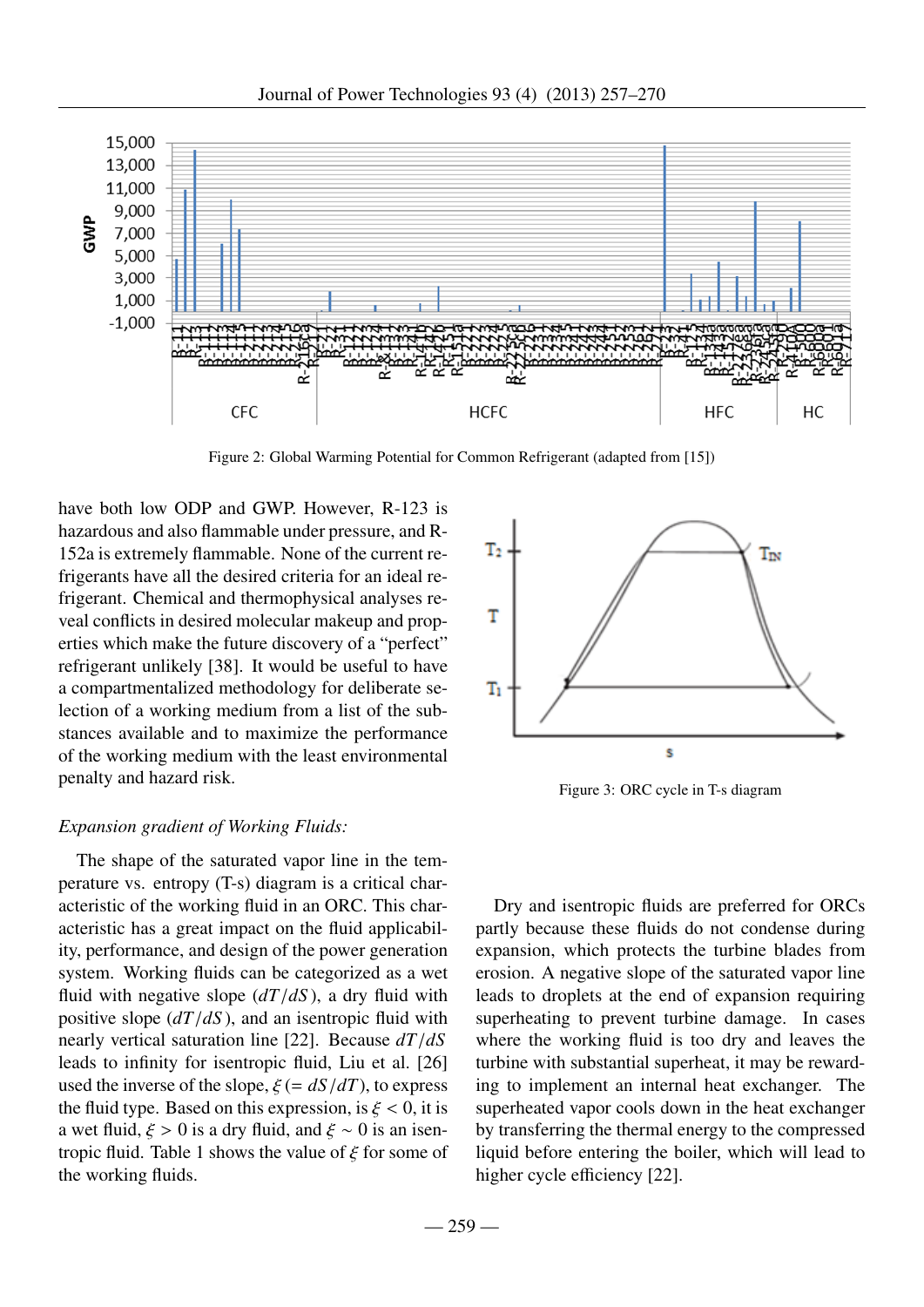| <b>ASHRAE</b> | Saturation vapor                    | Critical                             | <b>Boiling</b>     | Table 1. First at Froperies of Selected Chronomuotocarbon [39, 40]<br>Molec. | Vapor   | Latent  |
|---------------|-------------------------------------|--------------------------------------|--------------------|------------------------------------------------------------------------------|---------|---------|
| Number        | slope, $\xi$ (J/Kg K <sup>2</sup> ) | Point                                | Ts at              | Weight,                                                                      | $C_p$ , | Heat,   |
|               |                                     |                                      | 1 atm              | gr/mol                                                                       | J/Kg K  | KJ/Kg   |
| $R-23$        | Wet, -6.49                          | $25.6^{\circ}C -$<br>48.37 bar       | $-82.1^{\circ}$ C  | 70                                                                           | 3884.02 | 89.69   |
| $R-32$        | Wet, -4.33                          | $78.11^{\circ}C -$<br>57.83 bar      | $-51.7^{\circ}$ C  | 52                                                                           | 2301.61 | 218.59  |
| $R-41$        | Wet, -7.20                          | $44.25^{\circ}C -$<br>58.7 bar       | $-78.2$ °C         | 34                                                                           | 3384.66 | 270.04  |
| $R-116$       | Wet, -5.54                          | $19.9^{\circ}C -$<br>30.4 bar        | $-78.2$ °C         | 138                                                                          | 4877.91 | 30.69   |
| $R-125$       | Wet, -1.08                          | $66.18^{\circ}C -$<br>36.3 bar       | $-48.45^{\circ}$ C | 120                                                                          | 1643.89 | 81.49   |
| R-134a        | Wet, -0.39                          | $101^{\circ}C -$<br>40.6 bar         | $26.4$ °C          | 102.03                                                                       | 1211.51 | 155.42  |
| R-143a        | Wet, -1.49                          | $72.73^{\circ}C -$<br>37.64 bar      | $-47.14$ °C        | 84                                                                           | 1913.97 | 124.81  |
| R-152a        | Wet, -1.14                          | $113.5$ °C –<br>44.95 bar            | $-23.9$ °C         | 66.05                                                                        | 1456.02 | 249.67  |
| $R-218$       | Dry, 0.45                           | $71.89^{\circ}C -$<br>26.8 bar       | $-36.4$ °C         | 188                                                                          | 1244.87 | 58.29   |
| $R-227ea$     | Dry, 0.76                           | 101.74°C<br>$-29.29$                 | $20^{\circ}$ C     | 170.03                                                                       | 1013    | 97.14   |
| R-236ea       | Dry, 0.76                           | bar<br>139.22°C<br>$-34.12$          | $6^{\circ}C$       | 152.04                                                                       | 973.69  | 142.98  |
| R-236fa       | Dry                                 | bar<br>125.55°C<br>$-32$ bar         | $-1.4$ °C          | 152                                                                          | 810     | 160     |
| R-245ca       | Dry, 0.60                           | $174.42^{\circ}$ C<br>$-39.25$       | $28.2$ °C          | 134.05                                                                       | 1011.26 | 188.64  |
| $R-245fa$     | Isentropic, 0.19                    | bar<br>$154^{\circ}$ C –<br>36.4 bar | $14.6^{\circ}$ C   | 134.05                                                                       | 980.9   | 177.08  |
| $R-290$       | Wet, -0.79                          | $96.65^{\circ}C -$<br>42.5 bar       | $-41.89^{\circ}$ C | 44.097                                                                       | 2395.46 | 292.13  |
| $R-600$       | Dry, 1.03                           | 152.05°C<br>$-38$ bar                | $-0.4$ °C          | 58.12                                                                        | 1965.59 | 336.82  |
| R-600a        | Dry, 1.03                           | 135.05°C<br>$-36.5$ bar              | $-11.7$ °C         | 58.12                                                                        | 1981.42 | 303.44  |
| $R-601$       | Dry, 1.51                           | $196^{\circ}C -$<br>33.6 bar         | $35.5^{\circ}$ C   | 72.15                                                                        | 1824.12 | 349     |
| R-717         | Wet, - 10.48                        | $132.4$ °C –<br>112.8 bar            | $-33.34$ °C        | 17.03                                                                        | 3730.71 | 1064.38 |

Table 1: Physical Properties of Selected Chlorofluorocarbon [39, 40]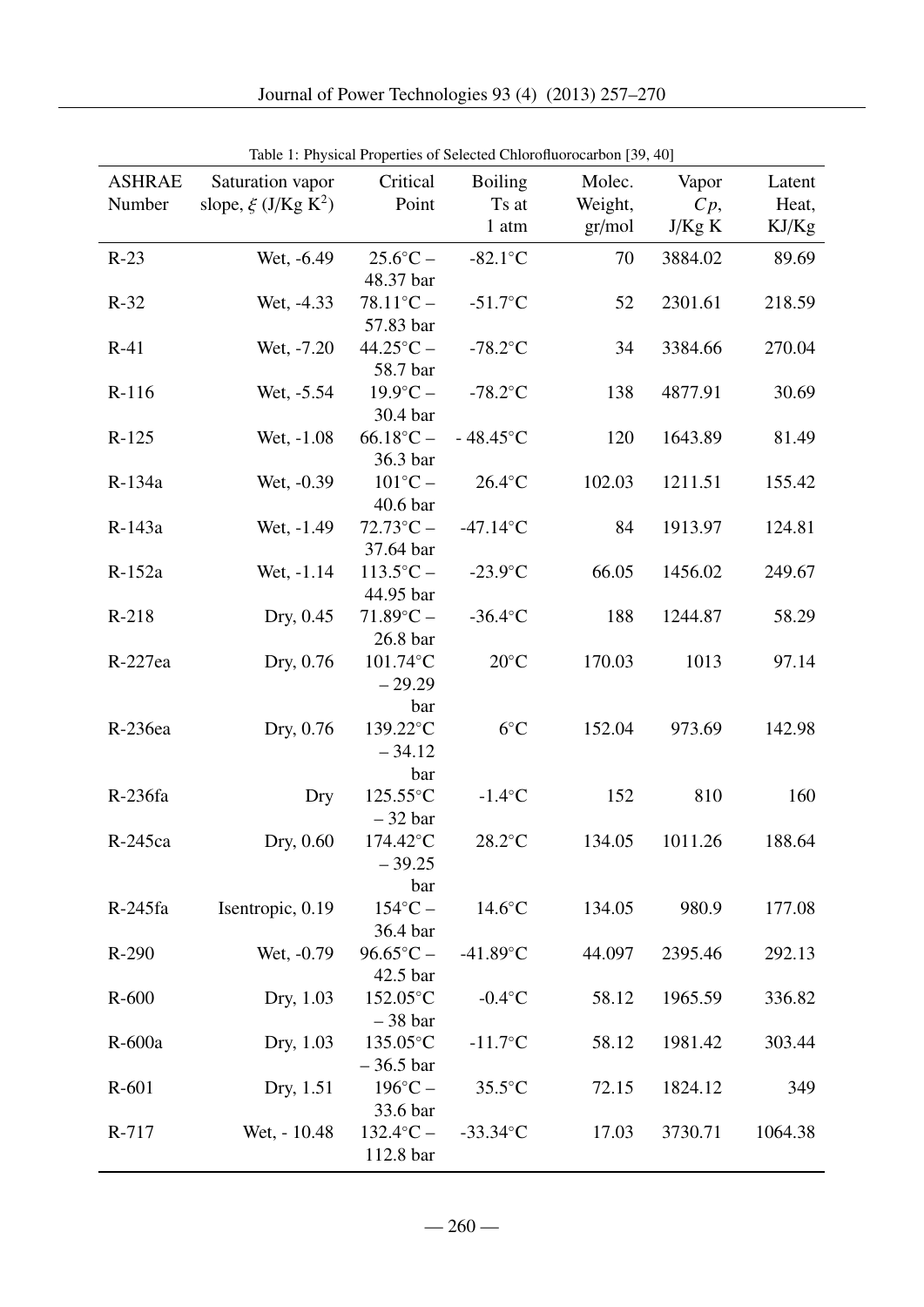# *Density and Latent Heat:*

Working fluids with high vapor density and high latent heat are preferable for ORC, [31]. A low vapor density leads to higher volume flow rate, and as a result high fluid velocity, which leads to higher pressure drop. Also, the size of the expander must be increased to absorb a higher volume flow rate. This has a significant impact on the cost of the system. A fluid with high latent heat absorbs more energy from the thermal energy source, therefore reduces the required flow rate and size of the equipment. Chen et al. derived an equation to compute the enthalpy change through the expansion (i.e. turbine work output), which is [26]:

$$
\Delta h_{is} = C_p T_{IN} \left[ 1 - e^{\frac{L\left(\frac{1}{T_1} - \frac{1}{T_2}\right)}{c_p}} \right]
$$
 (1)

where  $\Delta h$ <sup>*is*</sup> is enthalpy change in the expander,  $c_p$ is specific heat of the working fluid,  $T_{IN}$  is the turbine inlet temperature, *e* is the base of the natural logarithm, *L* is the latent heat,  $T_1$  and  $T_2$  are the saturation temperatures of two points on the vapor saturation line and  $T_1 > T_2$ . Based on Eq. (1), for a given temperature range, higher latent heat leads to higher work output. The T-s diagram of ORC cycle shown in Fig. 3 clearly illustrates this fact. With defined temperatures, the length of the horizontal line, which is proportional to the latent heat, defines the area formed by the cycle which is an expression of the work output.

# *Critical Point, Boiling Temperature, and Freezing Temperature:*

Thermodynamic coordinates of refrigerants such as critical points, boiling temperature, as well as freezing temperature can be compared based on the operating conditions of ultra-low grade thermal energy ORC. For our purposes, thermal energy sources with 120<sup>°</sup>C and lower are considered ultra-low grade thermal energy. Also, the design condensation temperature is usually above 27◦C in order to reject thermal energy to the ambient. As a result, working fluids with critical point far below 27°C such as R-14 (CF4) are excluded for difficulty of condensation. Other important thermodynamic properties to consider are boiling temperature, and freezing point.



Figure 4: Distribution of screened working fluids in T-ξ diagram

Working fluids with a low normal boiling temperature below the cycle operating temperatures are not acceptable. The freezing point of the fluids should be below the lowest operating temperature in the cycle. Assuming a thermal energy source temperature of 80◦C to 120◦C and a thermal energy sink temperature between  $10^{\circ}$ C to  $40^{\circ}$ C, it is obvious that, R-21, R-22, R-23, R-32, R-41, R-116, R-124, R-125, R-142b, R-143a, R-152a, R-218, R-236ea, R-236fa, and R-290 can be eliminated because of their temperature ranges.

#### *Thermophysical criteria:*

A working fluid for ORC can be selected based on environmental impact, use-risks, thermodynamic characteristics, and physical properties. More than 80 working fluid candidates have been screened in this study, among which some of them have been phased out due to environmental concerns, or will be phased out soon. Generally CFCs which have high ODPs and GWPs and were set to be phased out in 1996 by the Montreal protocol are not acceptable for use as refrigerants, Figs 1 and 2. The use of HCFCs will be banned in 2030 in the United States. Therefore, R-21, R-22, R-123, R-124, R-141b, R-142b are not acceptable either. Currently HFCs which do not contain chlorine and do not damage the ozone layer are widely in use. Most HFCs are considered to be high GWP gases (Fig. 2) ranging from 154 for HFC-152a to 14,800 for HFC-23.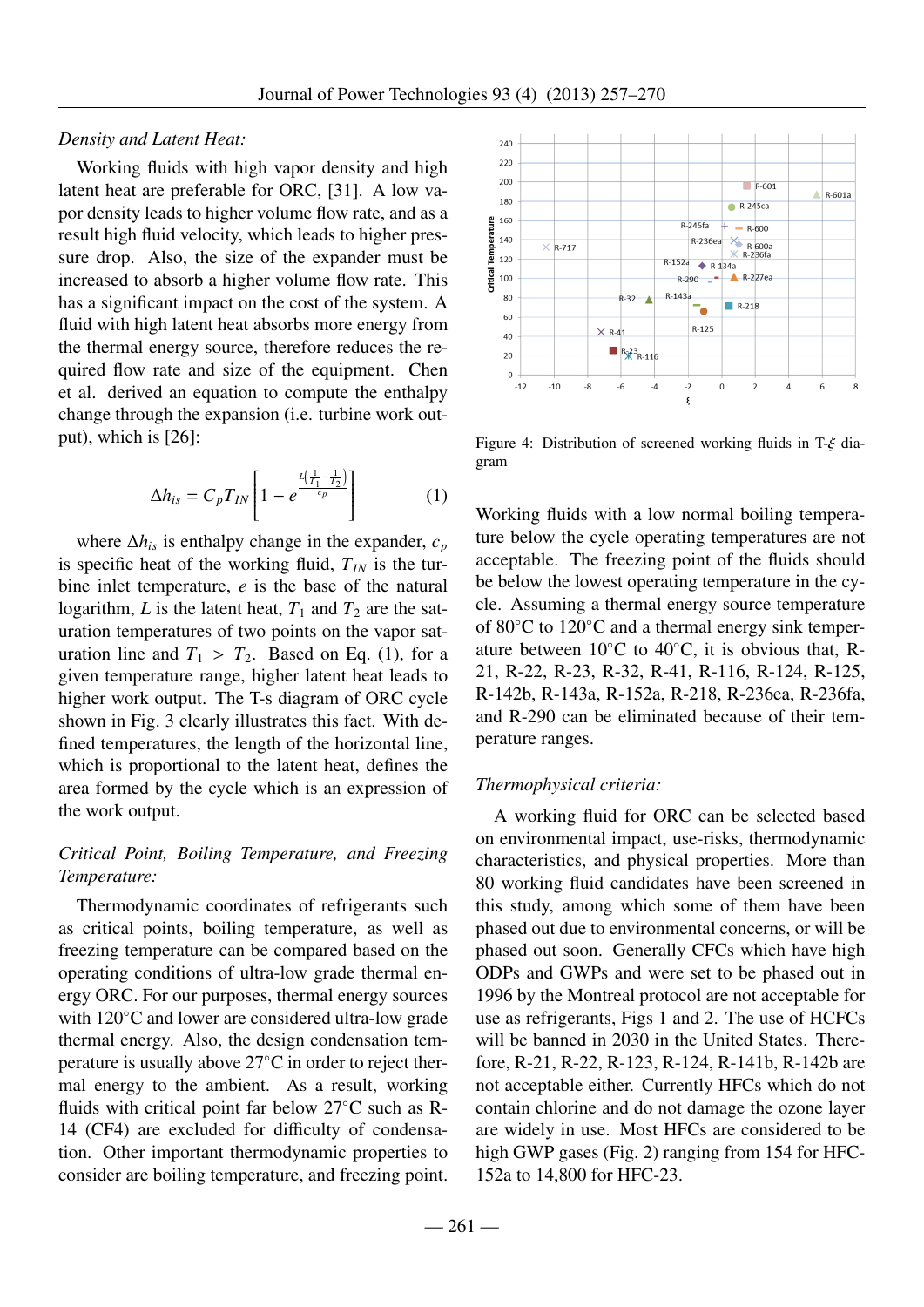| <b>ASHRAE</b><br>Number | <b>IUPAC Chemical Name</b>       | Semi-empirical<br><b>ODP</b> | Net GWP<br>$100-yr$ |
|-------------------------|----------------------------------|------------------------------|---------------------|
| $R-23$                  | Trifluoromethane                 | 0.00                         | 14,800              |
| $R-32$                  | Difluoromethane                  | 0.02                         |                     |
| $R-41$                  | Fluoromethane                    | 0.00                         | 92                  |
| R-116                   | Hexafluoroethane                 | 0.00                         | 12,200              |
| $R-125$                 | Pentafluoroethane                | 0.00                         | 3,500               |
| R-134a                  | 1,1,1,2-Tetrafluoroethane        | 0.00                         | 1,430               |
| R-143a                  | 1,1,1-Trifluoroethane            | 0.00                         | 4,470               |
| R-152a                  | 1,1-Difluoroethane               | 0.00                         | 124                 |
| $R-218$                 | Octafluoropropane                | 0.00                         | 8,830               |
| R-227ea                 | 1,1,1,2,3,3,3                    | 0.00                         | 3,220               |
|                         | Heptafluoropropane               |                              |                     |
| R-236ea                 | $1,1,1,2,3,3$ -Hexafluoropropane | 0.00                         | 1,370               |
| R-236fa                 | $1,1,1,3,3,3$ -Hexafluoropropane | 0.00                         | 9,810               |
| R-245ca                 | 1,1,2,2,3-Pentafluoropropane     | 0.00                         | 693                 |
| R-245fa                 | 1,1,1,3,3-Pentafluoropropane     | 0.00                         | 1,030               |
| R-290                   | Propane                          | 0.00                         | 3                   |
| $R-600$                 | <b>Butane</b>                    | 0.00                         | $\overline{4}$      |
| $R-600a$                | Isobutane                        | 0.00                         | $\overline{4}$      |
| $R-601$                 | Pentane                          | 0.00                         |                     |
| R-601a                  | Isopentane                       | 0.00                         |                     |
| R-717                   | Ammonia                          | 0.00                         | $\overline{0}$      |
|                         |                                  |                              |                     |

Table 2: Properties of Screened Working Fluids [39, 40]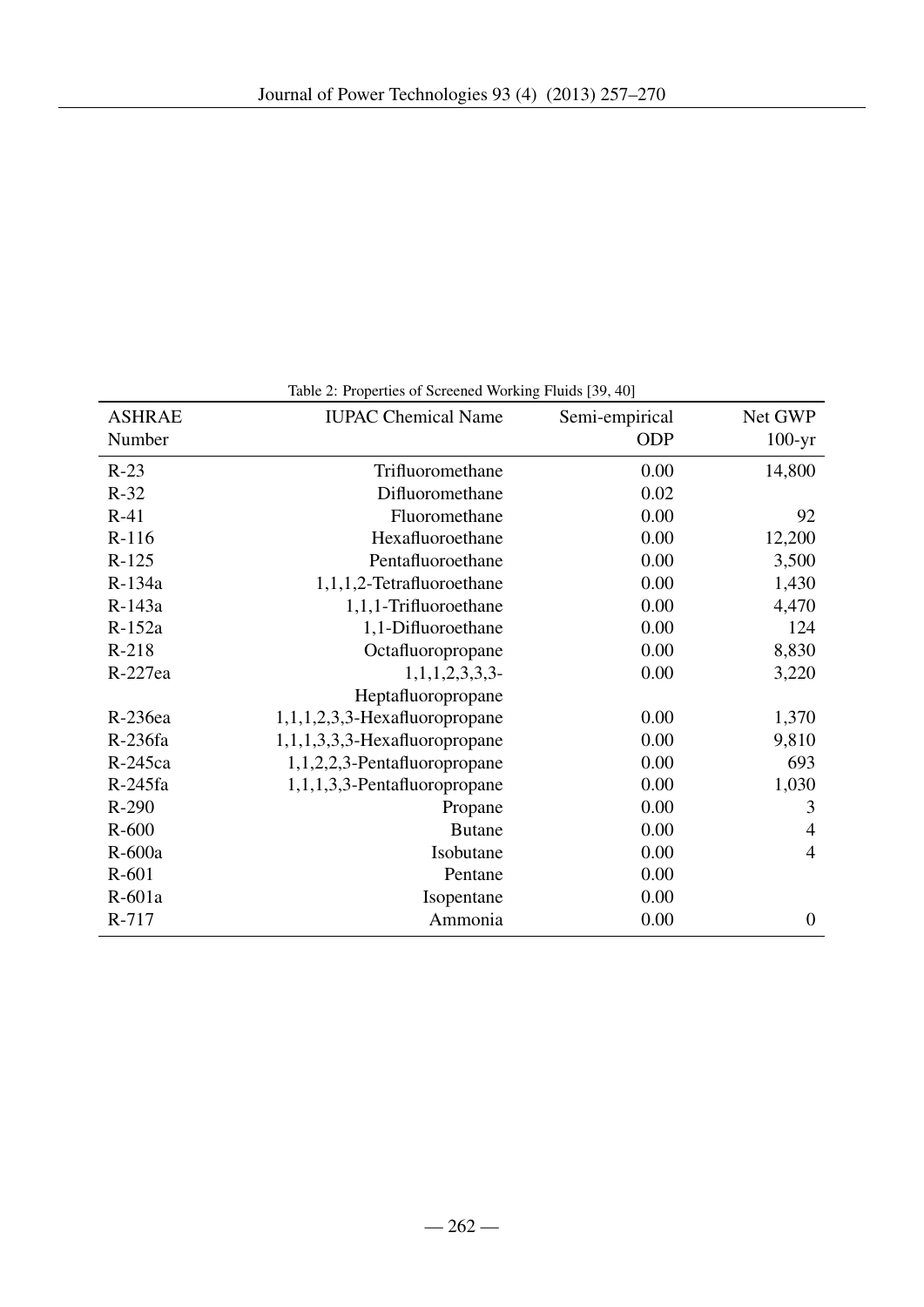Applying environmental impact as the first selection criterion limits our choice to 24 refrigerants from the pre-screened 80 working fluids, Tab. 2. The second criterion for the working fluid selection is thermo-physical properties of the working medium. Assuming a thermal energy source temperature range of 80◦C to 120◦C and a thermal energy sink temperature between 10◦C to 40◦C, none of the working fluids meet all the criteria discussed as ideal for ORC. Among the relevant thermophysical criteria, the critical temperature and the slope of saturation vapor line are important because they suggest the operating temperature range and limits of the thermodynamic cycle [39]. Figure 4 shows the critical temperature vs.  $\xi$  distribution of the screened working fluids.

Figure 4 suggests that the screened working fluids can be divided into four groups:

- Group 1: R-23, R-32, R-41, R-116, R-125, and R-143a are wet fluids with low critical temperatures and they usually require superheating. Among these fluids R-23 and R-116 have critical temperatures under 40◦C, i.e., they require low condensation temperature near ambient conditions, which makes them less suitable for ORC. The condenser design for the rest of the fluids should not be a problem since their critical temperatures are above 40◦C. Thus, R-32, R-41, R-125, and R-143a are promising candidates for supercritical ORC.
- Group 2: Fluids R-134a, R-218, R-227ea, R-236ea, R-236fa, R-245ca, R-245fa, and R-290 are isentropic fluids which makes them good candidates for ORC. Among these fluids R-236ea, R-236fa, R-245ca, and R-245fa have critical temperatures above 120◦C, making them more fitting for us in ORC.
- Group 3: R-152a is a wet fluid with high critical temperature, and its use as ORC medium requires superheating.
- Group 4: Fluids R-600, R-600a, and R-601 are dry fluids which are good candidates for ORC without superheating requirements.

Based on these classifications refrigerants with suitable thermodynamic coordinates for ORC applications are HFC-134a, HFC-227ea, HFC-236ea, HFC-236fa, HFC-245fa, HC-600, HC-600a, HC-601, and HC-601a. Note that HFC-245ca is dropped from the list since it is flammable.

Next, we will use all the fluids listed in Tab. 1 and the preliminary conclusions arrived at above as a training data set to perform regression analysis and develop a hypothesized function which can be used to predict the suitability of a new refrigerant used in ORC for Ultra-Low grade thermal energy recovery.

# 4. Regression Analysis of Working Mediums Operating on ORC

Machine learning is a scientific approach to designing and developing algorithms that allow computers to predict a useful output for a new case based on the observed/training data set. A major focus in machine learning is to automatically learn to recognize complex patterns between observed data and make accurate prediction for a new/unseen scenario. In machine learning, regression analysis includes different techniques for analyzing and modeling a relationship between a dependent variable and one or more independent variables.

# *Linear Regression:*

Linear regression is a method to model a linear relationship between a dependent variable, *Y*, and one or more explanatory variable,  $X$  (e.g.  $x_1$ ,  $x_2$ ,  $x_3$ , ...). In this method, observed data are modeled using linear predictor functions. A linear predictor function is a linear function of a set of unknown coefficient and explanatory variables, whose values are used to predict the outcome of the dependent variable. The unknown coefficients are estimated from the observed data.

# *Classification Problem:*

Classification is the problem of identifying the set of categories to which a new observation belongs. The categories are defined based on the training set of the observed data whose categories are known. The individual observations are analyzed into a set of explanatory variables, or features. These explanatory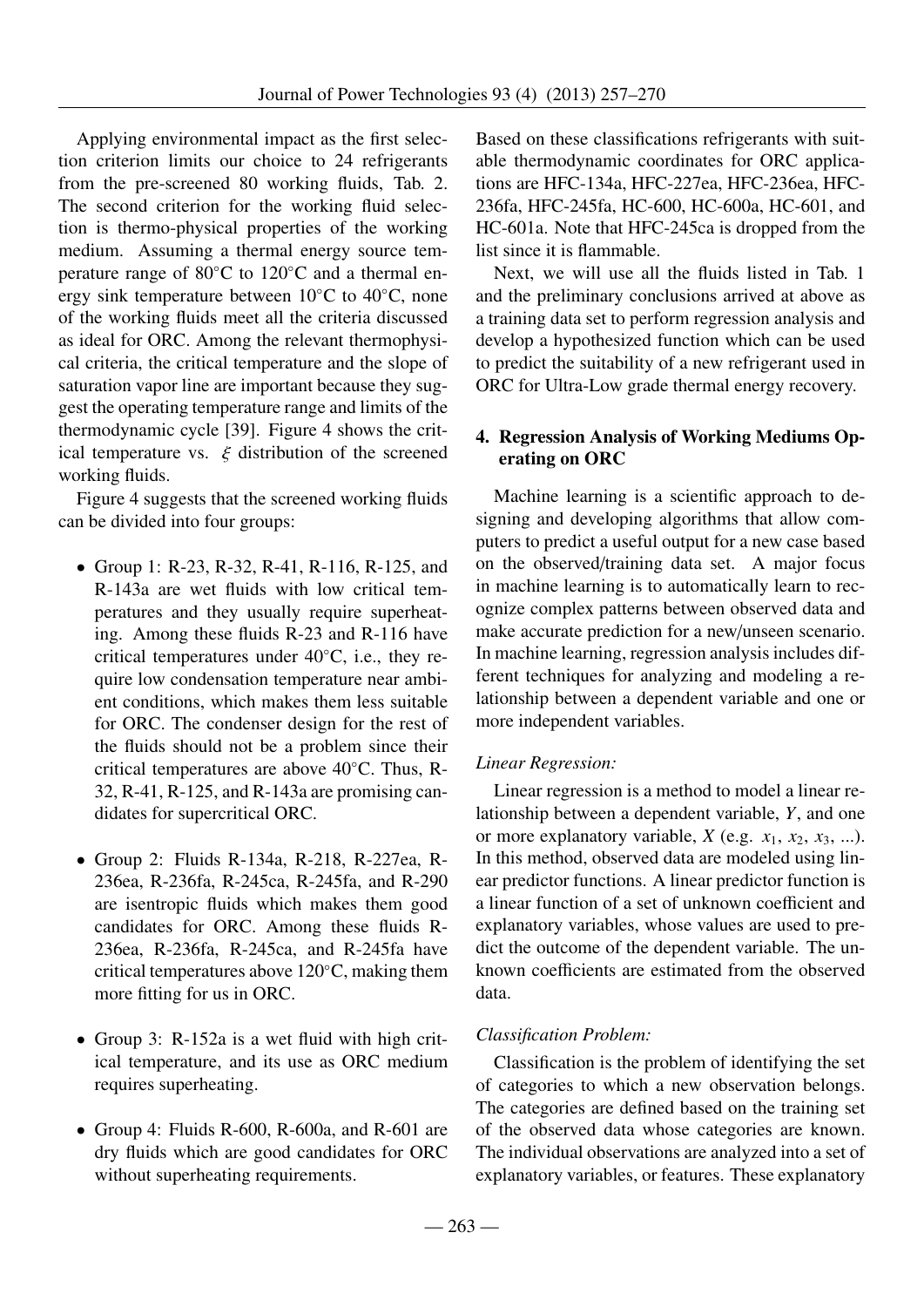

Figure 5: Logistic function

variables or features might be real-valued, integervalued, or categorical. The algorithm that maps the input data to a category is known as a classifier. A large number of algorithms can be phrased in terms of linear function which is called linear classifier. Logistic Regression, Probit regression, and Support Vector Machine are examples of such algorithms.

#### *Logistic Regression:*

Logistic Regression is a type of analysis for classification problems, which is used for predicting outcome of a binary dependent variable based on one or more explanatory variables. The binary dependent variable is a type of variable that can take only two types of outcome, e.g. "Yes" vs. "No" or "Success" vs. "Failure". Logistic regression attempts to model a function that predicts probability of Yes/Success of a given data based on the training set/observed data.

Logistic function, shown in Eq. (2) and Fig. 5, is used in logistic regression to model how probability of given data may be affected by one or more independent variables. Logistic function is useful because it can take an input from negative infinity to positive infinity and convert it to an output between 0 and 1.

The logistic function is:

$$
f(x) = \frac{e^L}{e^L + 1} = \frac{1}{1 + e^{-L}},
$$
 (2)

where  $f(x)$  is the risk of having "Yes" or "1" as outcome, and the variable *L* is defined as

 $L = \beta_0 + \beta_1 x_1 + \beta_2 x_2 + \beta_3 x_3 + \ldots + \beta_k x_k$ , where  $x_1, x_2,$ <br> *x<sub>i</sub>* are independent variables and  $\beta_1, \beta_2, \beta_3$  $x_3, \ldots, x_k$  are independent variables, and  $\beta_1, \beta_2, \beta_3, \ldots$  $\beta_k$  are called regression coefficients of  $x_1, x_2, x_3$ ...  $x_k$  respectively. Each of the regression coefficients describes the contribution size of the risk factors.

Logistic regression is based on a nonlinear function of a linear relation between the independent variables; compared to linear regression which is based on a linear function of the independent variables. That's why logistic regression is considered to be a generalized linear model. Logistic regression has been used in this study since it is capable of describing the relationship between independent variables and a binary dependent/response variable, expressed as probability that takes only two values.

#### *Data Preparation:*

In this study we will use all the working fluids presented in Tab. 1 and the final results as our training set to model a relationship between five independent variables including Montreal protocol phase out year, ODP, net GWP in 100 years, type of fluid, and critical temperature, and a binary independent response with value 1 for being a good fit for low grade ORC and 0 for the opposite;  $x_1, x_2, \ldots, x_5$  are independent variables. As can be seen in Tabs 1 and 2 each independent variable has a different range of values. To make comparison possible and to remove the rather meaningless variation in the values of the continuous variables, the following categories for the values of each independent variable have been defined. These categories have no numerical meaning and there is no intrinsic ordering to them.

## *Montreal Protocol Phase out Year or x*1*:*

|             | Class 1: Has been phased out                            |
|-------------|---------------------------------------------------------|
| $Class 2$ : | Will be phased out in 2030                              |
|             | Class 3: No restriction                                 |
| Class 4:    | unknown                                                 |
|             | <i>Ozone Depleting Potential or <math>x_2</math>:</i>   |
| Class 1:    | Fluid with ozone depleting potential of<br>0.2 and more |

| Class $2$ : | Fluid with ozone depleting less than 0.2 |
|-------------|------------------------------------------|

Class 3: unknown ODP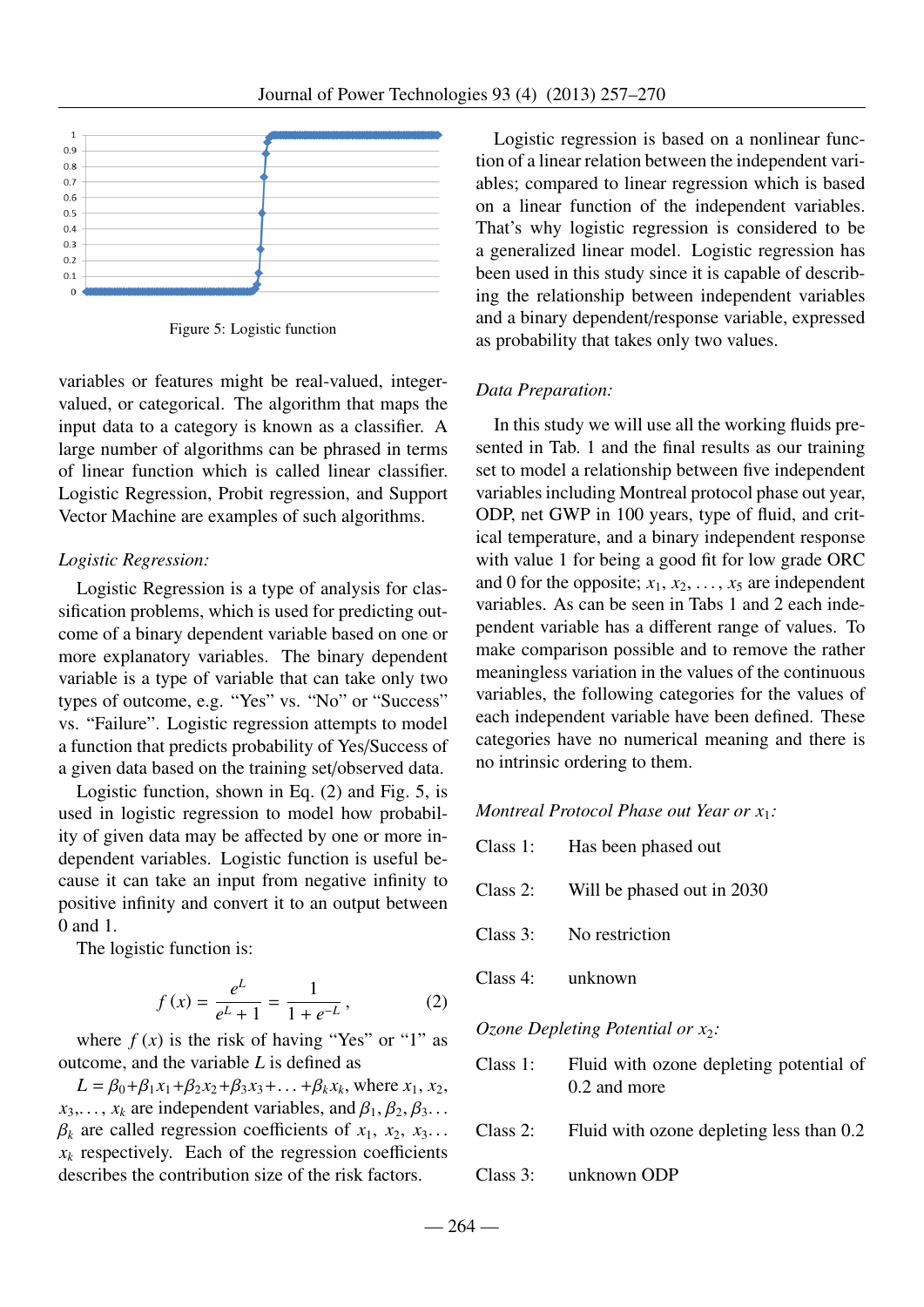### *Net GWP in 100 Year or x*3*:*

| Class $1$ : | Net GWP less than 10 |  |
|-------------|----------------------|--|
|             |                      |  |

- Class 2: Net GWP between 10 and 100
- Class 3: Net GWP between 100 and 1000
- Class 4: Net GWP between 1000 and 10000
- Class 5: Net GWP more than 10000
- Class 6: unknown

# *Type of Fluids or x*4*:*

- Class 1: Isentropic Fluids
- Class 2: Dry Fluids
- Class 3: Wet Fluids
- Class 4: Unknown

# *Critical Temperature or x*5*:*

- Class 1: Critical temperature below 40◦F  $(4.44°C)$
- Class 2: Critical temperature between 40 and 80◦F (4.44◦C and 26.7◦C)
- Class 3: Critical temperature over 80◦F (26.7◦C)
- Class 4: Critical temperature over 120◦F  $(48.9°C)$
- Class 5: Unknown

# *4.1. Risk, Odds, and Log Odds*

Risk is the potential that a chosen working fluid will lead to undesirable response of 0, which means that the fluid will not be a good choice for ORC. Risk for each value of independent variables can be calculated with Eq. (3).

$$
Risk = \frac{\# of \:Bads + M \times \rho_{AVG}}{\# of \:Bads + \# of \:Goods + M}
$$
 (3)

where  $\rho_{AVG}$  is the population's average of Bad-rate and *M* is the smoothing factor. In this study we set the value of *M* at 50.

Odds is the ratio of the probability that a particular event will occur to the probability that it will not occur. Odds can be calculated in terms of risk and vice versa. For instance if the risk of an event is "*P*" the odds of that event can be calculated as  $P/(1 - P)$ . The transformation from risk to odds is a monotonic transformation, meaning that the odds increase as the probability increases and vice versa. Risk ranges from 0 to 1 and odds range from 0 to positive infinity. The transformation from odds to log of odds is log transformation. This is another monotonic transformation which means that as the log odds, also called logit, increase so the odds increase and vice versa. One of the reasons for transforming risk to log odds is that it is usually difficult to model data that have a restricted value like risk between 0 and 1 compared to log of odds ranging from negative infinity to positive infinity.

Risk and log odds are used to transfer variables with categorical values (such as class I, class II, etc.) into variable into numerical values. The reason behind this is to be able to use categorical variables for mathematical calculations.

# *4.2. Logistic Regression and Log Odds*

Logistic regression determines an equation that approximates the probability of *Y* (e.g. being a suitable fluid for ORC) occurring. When a binary response variable is modeled using logistic regression, it is assumed that the logit (log odds) transformation of the response variable has a linear relationship with the independent variables. Logistic regression models the logit transformed risk as a linear relationship with the independent variables. If *Y* is the binary outcome which takes the value of 0 for failure and 1 for success, and *P* is the risk of *Y* being 1, and  $x_1, x_2, \ldots$ ,  $x<sub>5</sub>$  are independent variables, then the logistic regression of *Y* on  $x_1, x_2, \ldots, x_5$  estimates coefficients of  $\beta_0$ ,  $\beta_1$ ,  $\beta_3$  ...  $\beta_5$  via maximum likelihood estimation.

$$
L = Logit(P) = Log (odds) = Ln\left(\frac{P}{1-P}\right) =
$$
  

$$
\beta_0 + \beta_1 x_1 + \dots + \beta_5 x_5
$$
 (4)

For a better understanding of this analysis justification as to why log odds are used in this process—it can be assumed that there is only one independent variable,  $x_1$ . Therefore Eq. (4) can be simplified to Eq. (5).

$$
L = Log\left(\frac{P}{1 - P}\right) = \beta_0 + \beta_1 x_1 \tag{5}
$$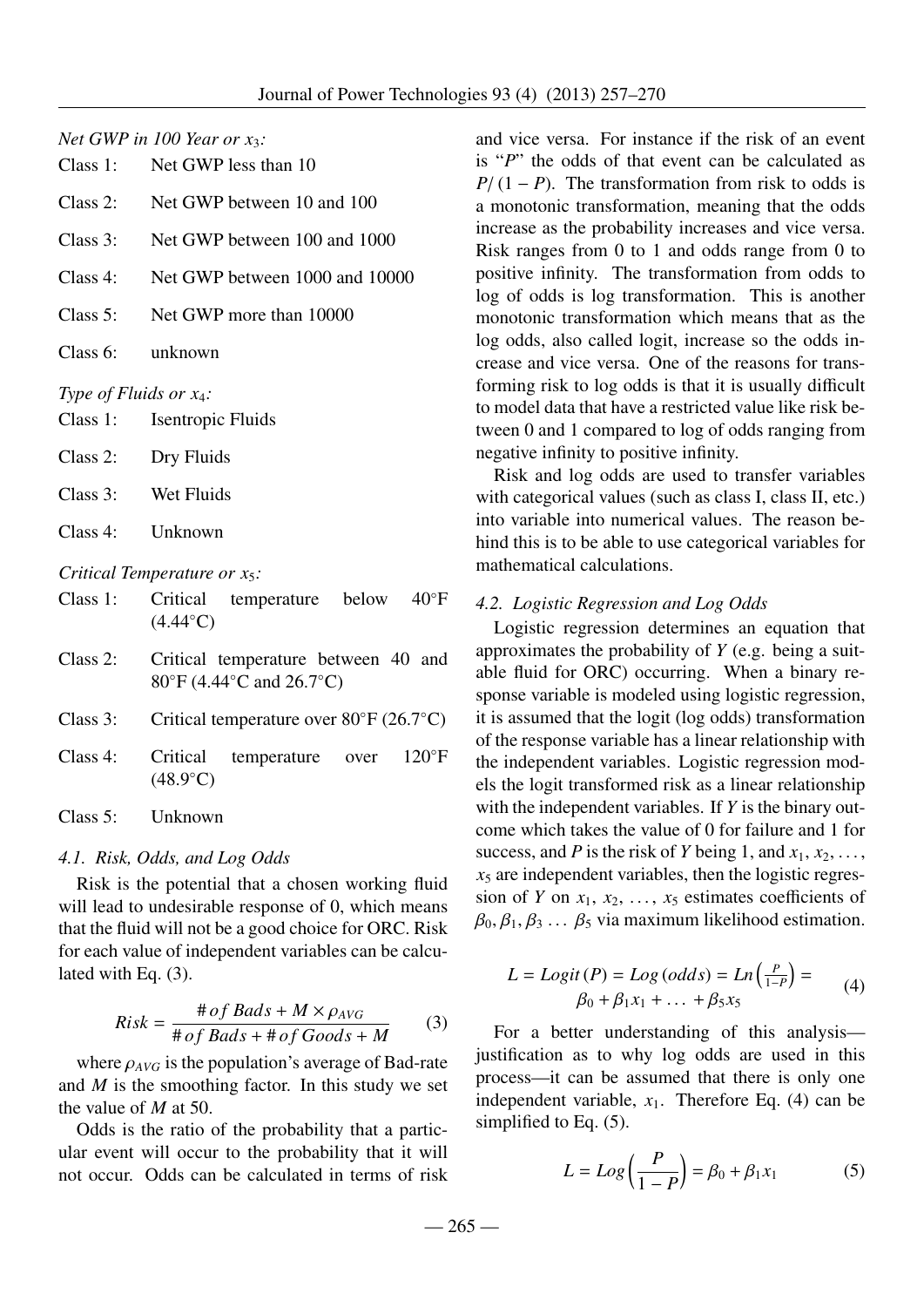Therefore logit,  $L$ , has a linear relationship to  $x_1$ . Let us take the log out of both sides of Eq. (5):

$$
\frac{P}{1 - P} = e^{\beta_0 + \beta_1 x_1}
$$

$$
P = \frac{e^{\beta_0 + \beta_1 x_1}}{1 + e^{\beta_0 + \beta_1 x_1}}
$$

This equation is the same as Eq. (2). If log odds are linearly related to  $x_1$ , then the relation between  $P$ and  $x_1$  is not linear, and has the form of an S-shaped curve shown in Fig. 5. The variable coefficients  $\beta_0$ ,  $\beta_1, \beta_2, \ldots, \beta_5$  can be calculated through the maximum likelihood function of a binary output. The maximum likelihood function of a binomial model can be defined as

$$
LD(P) = \prod_{i} \left[ P^{Y_i} \times (1 - P)^{1 - Y_i} \right],\tag{6}
$$

where *LD* is the likelihood of *P* and *Y* is the dependent variable,  $Y = 1$  for success and  $Y = 0$  for failure We need to find a *P* (i.e.  $\beta_0$ ,  $\beta_1$ ,  $\beta_2$ ,...,  $\beta_5$ ) that maximizes the likelihood function. It is equivalent to maximizing the logarithm of this function:

$$
\log [LD(P)] = \log \left( \prod_i \left[ P^{Y_i} \times (1 - P)^{1 - Y_i} \right] \right)
$$
  
= 
$$
\sum_i \left[ \log \left( P^{Y_i} \times (1 - P)^{1 - Y_i} \right) \right]
$$
  
= 
$$
\sum_i \left[ \log \left( P^{Y_i} \right) + \log \left( 1 - P \right)^{1 - Y_i} \right]
$$

Therefore  $\beta_0$ ,  $\beta_1$ ,  $\beta_2$ , ...,  $\beta_5$  can be computed by maximizing Eq. (7).

$$
\log [L(f(x))] =
$$
  

$$
\sum_{i} [Y_i \times \log f(x) + (1 - Y_i) \times \log (1 - f(x))]
$$
 (7)

#### 5. Numerical Results

Tables 3 and 4 show the calculated risk, and log of odds for each value of independent variables in the proposed training set for some selected working fluids. The calculated values of log odds have been used in Microsoft Excel to compute the coefficients  $\beta_0$ ,  $\beta_1$ ,  $\beta_2$ , ...,  $\beta_5$  using Eq. (7). The following values are the final computational results:

 $\beta_0 = 0.99999485$  $\beta_1 = -0.99999923$ 

Table 5: Selected Model Output of the Proposed Training Set

| Gas ID   | Model Output | Y              |
|----------|--------------|----------------|
| $R-23$   | 0.00139215   | 0              |
| $R-32$   | 0.00520977   | 0              |
| $R-32$   | 0.00520977   | 0              |
| $R-116$  | 0.00000337   | $\overline{0}$ |
| $R-125$  | 0.01319707   | 0              |
| $R-134a$ | 0.29007208   | 1              |
| $R-143a$ | 0.01319707   | $\overline{0}$ |
| $R-152a$ | 0.02600327   | 0              |
| $R-218$  | 0.00067314   | $\overline{0}$ |
| R-227ea  | 0.89498583   | 1              |
| R-236ea  | 0.89498583   | 1              |
| R-236fa  | 0.89498583   | 1              |
| R-245ca  | 0.35768201   | 0              |
| R-245fa  | 0.46032646   | 1              |
| R-290    | 0.36327627   | 0              |
| $R-600$  | 0.92248319   | 1              |
| R-600a   | 0.92248319   | 1              |
| $R-601$  | 0.76944694   | 1              |
| R-601a   | 0.76944694   | 1              |
| $R-717$  | 0.36327627   | 0              |

 $\beta_2 = 0.93592602$  $\beta_3 = -0.49600496$  $\beta_4 = -0.94496621$  $\beta_5 = -0.59583844$ Thus, Eq. (4) can be shown as

*<sup>L</sup>* <sup>=</sup> <sup>0</sup>.<sup>99999485</sup> <sup>−</sup> <sup>0</sup>.<sup>99999923</sup> *<sup>x</sup>*<sup>1</sup> <sup>+</sup> <sup>0</sup>.<sup>93592602</sup> *<sup>x</sup>*<sup>2</sup> <sup>−</sup>0.<sup>49600496</sup> *<sup>x</sup>*<sup>3</sup> <sup>−</sup> <sup>0</sup>.<sup>94496621</sup> *<sup>x</sup>*<sup>4</sup> <sup>−</sup> <sup>0</sup>.<sup>59583844</sup> *<sup>x</sup>*<sup>5</sup>

Hence,  $f(x)$  can be calculated as (Eq. 8):

$$
f(x) = 1 \div \left(1 + e^{-\left(0.99999485 - 0.99999923x_1 + 0.93592602x_2 - 0.49600496x_3 - 0.94496621x_4 - 0.59583844x_5\right)}\right)
$$
\n(8)

Now  $f(x)$  for each gas can be calculated by inputting the values of each independent variable into Eq. (8). The calculated results are shown in Tab. 5.

Looking at the values of the model output shown in Tab. 5, it can be concluded that 0.45 is the marginal value. All gases with  $f(x) < 0.45$  have the *Y* value of 0 which means they are not good fits for ORC (except for R-134a which has  $f(x) < 0.45$  while its *Y* value is 1). All gases with  $f(x) > 0.45$  have the *Y* value of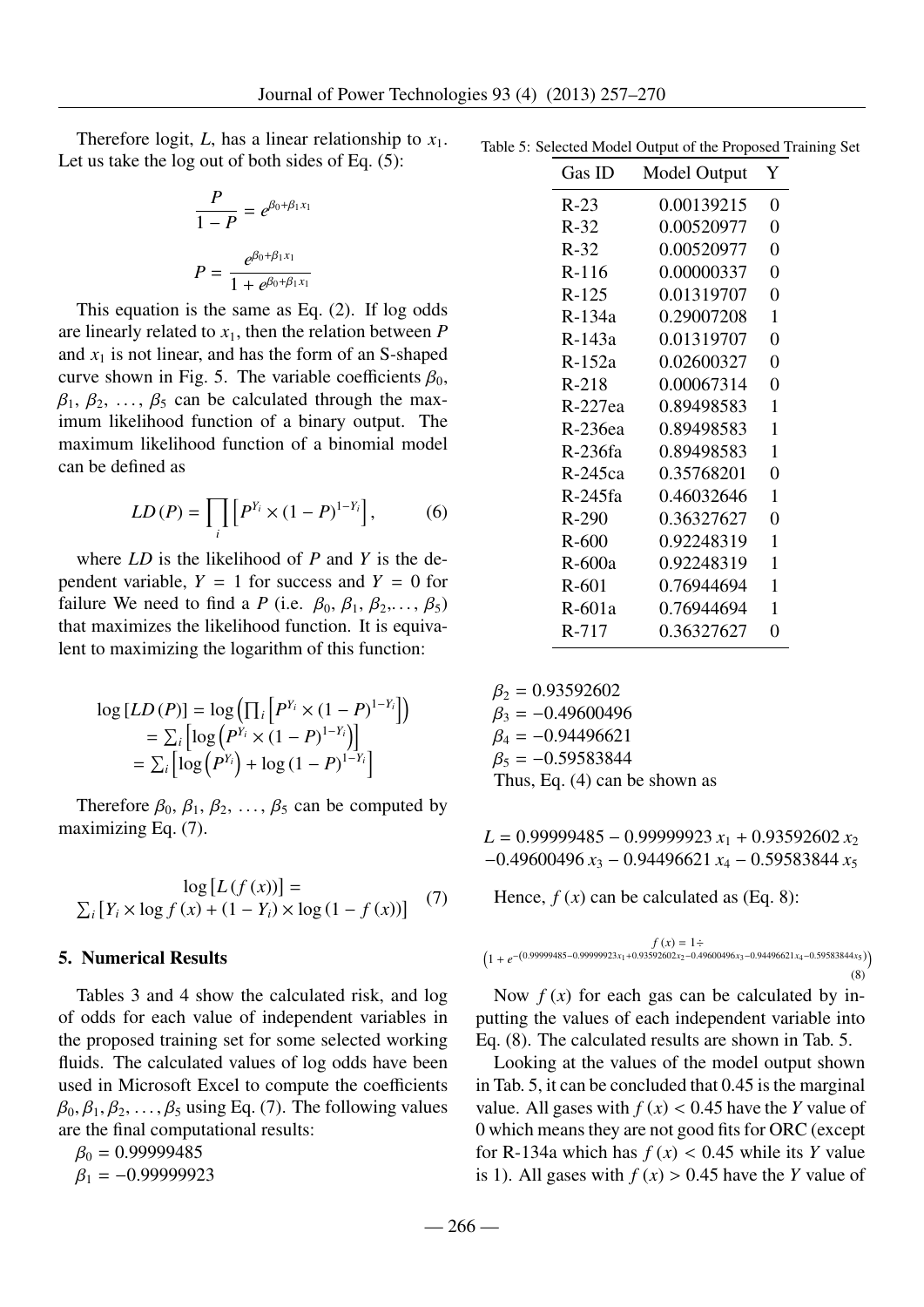| Gas ID    | $x_1$    | $x_2$     | $x_3$    | $x_4$    | $x_{5}$  | Y            |
|-----------|----------|-----------|----------|----------|----------|--------------|
| $R-23$    | 0.528221 | 0.8126616 | 0.997848 | 0.916448 | 0.997323 | $\theta$     |
| $R-32$    | 0.528221 | 0.8126616 | 0.952233 | 0.916448 | 0.998201 | $\theta$     |
| $R-41$    | 0.528221 | 0.8126616 | 0.994774 | 0.916448 | 0.998201 | $\theta$     |
| $R-116$   | 0.997848 | 0.8126616 | 0.997848 | 0.916448 | 0.997323 | 0            |
| $R-125$   | 0.528221 | 0.8126616 | 0.750698 | 0.916448 | 0.998201 | $\theta$     |
| $R-134a$  | 0.528221 | 0.8126616 | 0.750698 | 0.916448 | 0.640997 | 1            |
| R-143a    | 0.528221 | 0.8126616 | 0.750698 | 0.916448 | 0.998201 | $\theta$     |
| $R-152a$  | 0.528221 | 0.8126616 | 0.998645 | 0.916448 | 0.640997 | $\Omega$     |
| $R-218$   | 0.997848 | 0.8126616 | 0.750698 | 0.305844 | 0.998201 | $\theta$     |
| R-227ea   | 0.528221 | 0.8126616 | 0.750698 | 0.305844 | 0.640997 | 1            |
| R-236ea   | 0.528221 | 0.8126616 | 0.750698 | 0.305844 | 0.640997 | $\mathbf{1}$ |
| R-236fa   | 0.528221 | 0.8126616 | 0.750698 | 0.305844 | 0.640997 | 1            |
| R-245ca   | 0.528221 | 0.8126616 | 0.998645 | 0.305844 | 0.640997 | 0            |
| $R-245fa$ | 0.528221 | 0.8126616 | 0.750698 | 0.834266 | 0.640997 | $\mathbf{1}$ |
| $R-290$   | 0.528221 | 0.8126616 | 0.605691 | 0.916448 | 0.640997 | 0            |
| $R-600$   | 0.528221 | 0.8126616 | 0.605691 | 0.305844 | 0.640997 | 1            |
| $R-600a$  | 0.528221 | 0.8126616 | 0.605691 | 0.305844 | 0.640997 | 1            |
| $R-601$   | 0.528221 | 0.8126616 | 0.952233 | 0.305844 | 0.640997 | $\mathbf{1}$ |
| $R-601a$  | 0.528221 | 0.8126616 | 0.952233 | 0.305844 | 0.640997 | $\mathbf{1}$ |
| R-717     | 0.528221 | 0.8126616 | 0.605691 | 0.916448 | 0.640997 | $\theta$     |

Table 3: Risk Values of the Proposed Training Set, selected results

Table 6: Order ranking of the proposed training set, sample results

| Rank ID                  | GAS ID    | Model Output |
|--------------------------|-----------|--------------|
| 1                        | $R-600$   | 0.92248319   |
| $\overline{2}$           | R-600a    | 0.92248319   |
| 3                        | $R-227ea$ | 0.89498583   |
| 4                        | $R-236ea$ | 0.89498583   |
| $\overline{\phantom{0}}$ | R-236fa   | 0.89498583   |
| 6                        | R-601     | 0.76944694   |
| 7                        | $R-601a$  | 0.76944694   |
| 8                        | $R-245fa$ | 0.46032646   |
| 9                        | $R-290$   | 0.36327627   |
| 10                       | $R - 717$ | 0.36327627   |

1 which means they are suitable working fluids for ORC. Moreover, the value of  $f(x)$ , which represents the probability of being a good candidate for ORC, provides a measure for rank ordering the fluids under study. The higher the value of  $f(x)$ , the higher the fluid's rank is in the overall screening. Based on this, the ranking of the screened working fluids and their scores are represented in Tab. 6.

# 6. Conclusion

Logistic regression is a useful tool to find a classifier (e.g. Eq. 8) that distinguishes the desirable working fluids for ORC from the undesirable ones with very high precision (1 error in 82 instances). Any new gas outside of the proposed training set should first be classified based on different categories defined for each independent variable. Then risk and log odds can be calculated for each independent variable. Then  $f(x)$  can be calculated using the risk and odd logs. For a value of  $f(x) > 0.45$  the value of response is equal to 1 which means that working fluid is a proper candidate for ORC. The methodology suggests that the top ten working mediums for ultralow grade thermal energy recovery from among the tested cases are R-600, R-600a, R-227ea, R-236ea, R-236fa, R-601, R-601a, R-245fa, R-290, and R-717.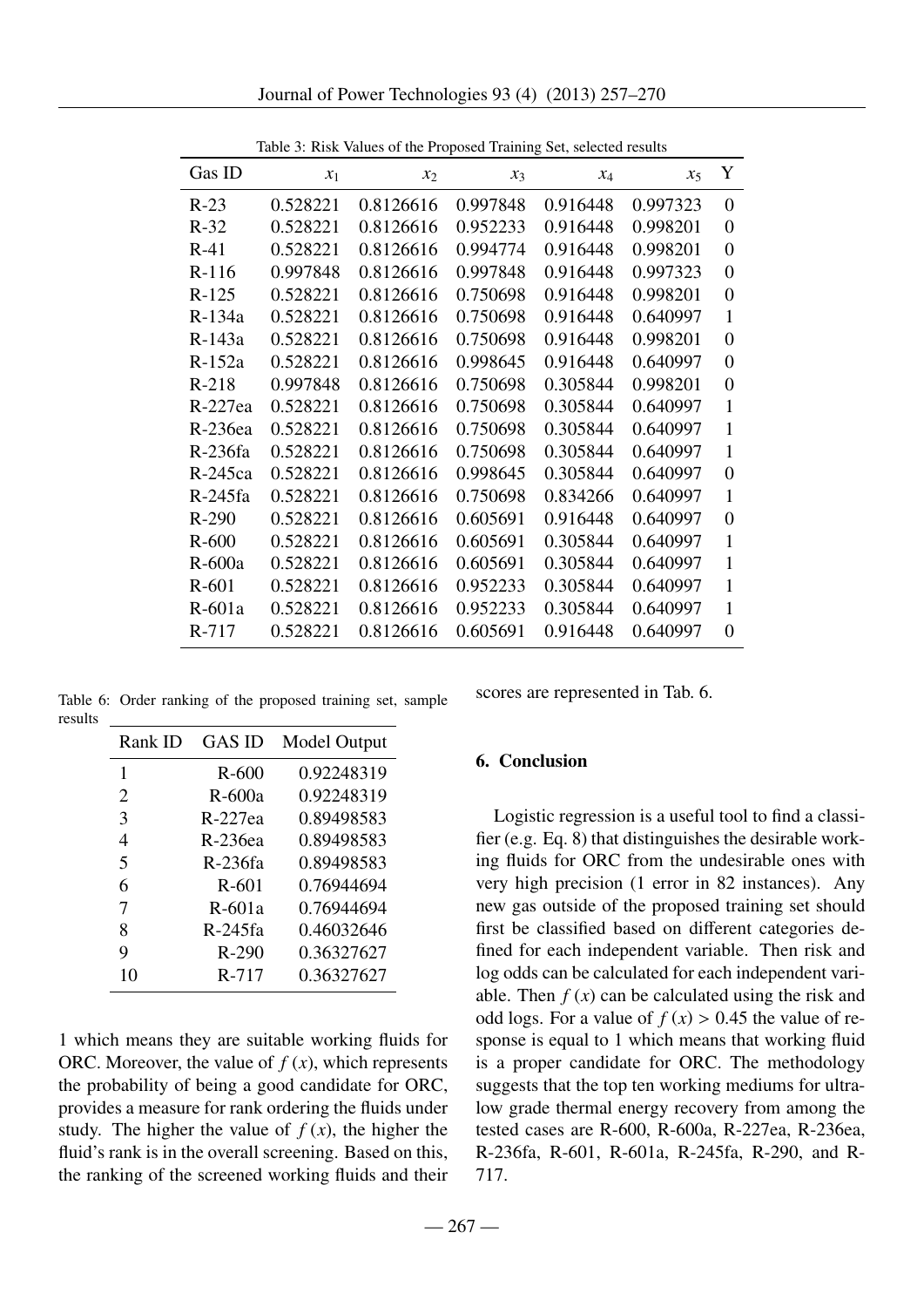|          |         |        | case values of the freposed framing see |           |         |                  |
|----------|---------|--------|-----------------------------------------|-----------|---------|------------------|
| Gas ID   | $x_1$   | $x_2$  | $x_3$                                   | $x_4$     | $x_5$   | Y                |
| $R-23$   | 0.113   | 1.4674 | 6.13917                                 | 2.39504   | 5.92039 | $\boldsymbol{0}$ |
| $R-32$   | 0.113   | 1.4674 | 2.99248                                 | 2.39504   | 6.31857 | $\boldsymbol{0}$ |
| $R-41$   | 0.113   | 1.4674 | 5.24878                                 | 2.39504   | 6.31857 | $\overline{0}$   |
| $R-116$  | 6.13917 | 1.4674 | 6.13917                                 | 2.39504   | 5.92039 | $\boldsymbol{0}$ |
| $R-125$  | 0.113   | 1.4674 | 1.10234                                 | 2.39504   | 6.31857 | 0                |
| R-134a   | 0.113   | 1.4674 | 1.10234                                 | 2.39504   | 0.57969 | $\mathbf{1}$     |
| R-143a   | 0.113   | 1.4674 | 1.10234                                 | 2.39504   | 6.31857 | $\boldsymbol{0}$ |
| $R-152a$ | 0.113   | 1.4674 | 6.60259                                 | 2.39504   | 0.57969 | $\boldsymbol{0}$ |
| $R-218$  | 6.13917 | 1.4674 | 1.10234                                 | $-0.8196$ | 6.31857 | $\boldsymbol{0}$ |
| R-227ea  | 0.113   | 1.4674 | 1.10234                                 | $-0.8196$ | 0.57969 | $\mathbf{1}$     |
| R-236ea  | 0.113   | 1.4674 | 1.10234                                 | $-0.8196$ | 0.57969 | 1                |
| R-236fa  | 0.113   | 1.4674 | 1.10234                                 | $-0.8196$ | 0.57969 | $\mathbf{1}$     |
| R-245ca  | 0.113   | 1.4674 | 6.60259                                 | $-0.8196$ | 0.57969 | $\boldsymbol{0}$ |
| R-245fa  | 0.113   | 1.4674 | 1.10234                                 | 1.61617   | 0.57969 | $\mathbf{1}$     |
| $R-290$  | 0.113   | 1.4674 | 0.42924                                 | 2.39504   | 0.57969 | $\boldsymbol{0}$ |
| $R-600$  | 0.113   | 1.4674 | 0.42924                                 | $-0.8196$ | 0.57969 | $\mathbf{1}$     |
| $R-600a$ | 0.113   | 1.4674 | 0.42924                                 | $-0.8196$ | 0.57969 | $\mathbf{1}$     |
| $R-601$  | 0.113   | 1.4674 | 2.99248                                 | $-0.8196$ | 0.57969 | 1                |
| $R-601a$ | 0.113   | 1.4674 | 2.99248                                 | $-0.8196$ | 0.57969 | $\mathbf{1}$     |
| R-717    | 0.113   | 1.4674 | 0.42924                                 | 2.39504   | 0.57969 | $\overline{0}$   |

Table 4: Log odds Values of the Proposed Training Set

#### References

- [1] R. DiPippo, Second law assessment of binary plants generating power from low-temperature geothermal fluids, Geothermics 33 (2004) 565–586.
- [2] W. C. Andersen, T. J. Bruno, Rapid screening of fluids for chemical stability in organic rankine cycle applications, Industrial and Engineering Chemistry Research 44 (2005) 5560–5566.
- [3] M. Kane, D. Larrain, D. Favrat, Y. Allani, Small hybrid solar power system, Energy 28 (2003) 1427–1443.
- [4] A. Schuster, J. Karl, S. Karellas, Simulation of an innovative stand-alone solar desalination system using an organic rankine cycle, International Journal of Thermodynamics 10 (2007) 155.
- [5] R. L. Powell, Cfc phase-out: have we met the challenge?, Journal of Fluorine Chemistry 114 (2002) 237–250.
- [6] D. Wei, X. Lu, Z. Lu, J. Gu, Dynamic modeling and simulation of an organic rankine cycle (orc) system for waste heat recovery, Applied Thermal Engineering 28 (2008) 1216–1224.
- [7] D. Wei, X. Lu, Z. Lu, J. Gu, Performance analysis and optimization of organic rankine cycle (orc) for waste heat recovery, Energy Conversion and Management 48 (2007) 1113–1119.
- [8] T. Yamamoto, T. Furuhata, N. Arai, K. Mori, Design and

testing of the organic rankine cycle, Energy 26 (2001) 239–251.

- [9] H. D. Madhawa Hettiarachchi, M. Golubovic, W. M. Worek, Y. Ikegami, Optimum design criteria for an organic rankine cycle using low-temperature geothermal heat sources, Energy 32 (2007) 1698–1706.
- [10] J. P. Mago, M. L. Chamra, K. Srinivasan, C. Somayaji, An examination of regenerative organic rankine cycles using dry fluids, Applied Thermal Engineering 28 (2008) 998– 1007.
- [11] U. Drescher, D. Bruggemann, Fluid selection for the organic rankine cycle (orc) in biomass power and heat plants, Applied Thermal Engineering 27 (2007) 223–228.
- [12] V. Maizza, A. Maizza, Working fluids in non-steady flows for waste energy recovery systems, Applied Thermal Engineering 16 (1996) 579–590.
- [13] V. Maizza, A. Maizza, Unconventional working fluids in organic rankine-cycles for waste energy recovery systems, Applied Thermal Engineering 21 (2001) 381–390.
- [14] G. Angelino, P. Colonnadipaliano, Multicomponent working fluids for organic rankine cycles (orcs), Energy 23 (6) (1998) 449–463.
- [15] X. Wang, L. Zhao, Analysis of zeotropic mixtures used in low-temperature solar rankine cycles for power generation, Solar Energy 83 (5) (2009) 605–613.
- [16] A. Borsukiewicz-Gozdur, W. Nowak, Desirable thermophysical properties of working fluids in organic rankine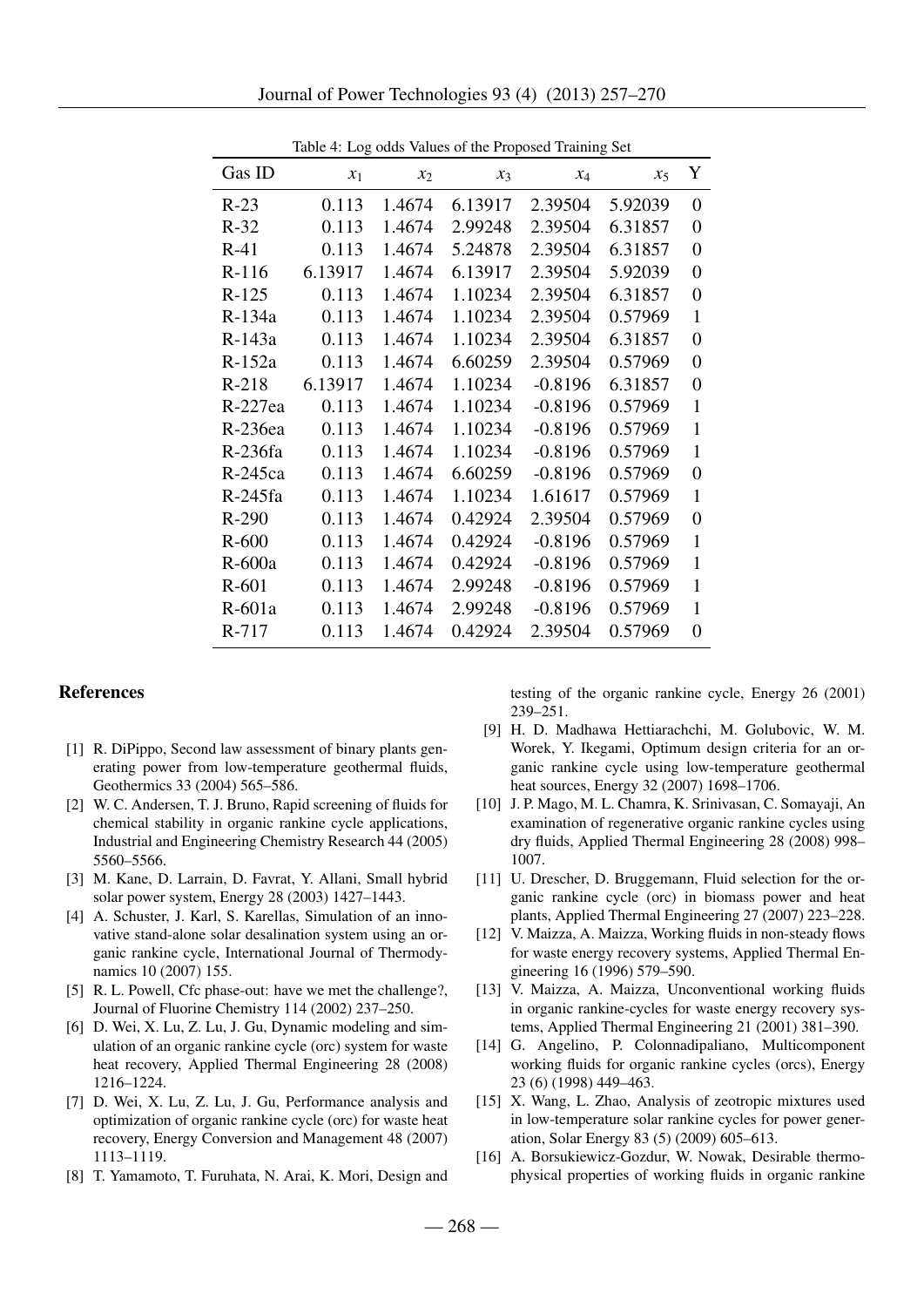cycle, in: Proceedings European Geothermal Congress, Unterhaching, Germany, 2007.

- [17] R. Radermacher, Thermodynamic and heat transfer implications of working fluid mixtures in rankine cycles, International Journal of Heat and Fluid Flow 10 (6) (1989) 90–102.
- [18] X. R. Zhang, H. Yamaguchi, K. Fujima, M. Enomoto, N. Sawada, Theoretical analysis of a thermodynamic cycle for power and heat production using supercritical carbon dioxide, Energy 32 (2007) 591–599.
- [19] R. Chacartegui, D. Sánchez, J. Muńoz, T. Sánchez, Alternative orc bottoming cycles for combined cycle power plants, Applied Energy 86 (2009) 2162–2170.
- [20] T. C. Hung, T. Y. Shai, S. K. Wang, A review of organic rankine cycles (orcs) for the recovery of low-grade waste heat, Energy 22 (1997) 661–667.
- [21] Y. Chen, P. Lundqvist, A. Johansson, P. Platell, A comparative study of the carbon dioxide transcritical power cycle compared with an organic rankine cycle with r123 as working fluid in waste heat recovery, Applied Thermal Engineering 26 (2006) 2142–2147.
- [22] Y. Dai, J. Wang, L. Gao, Parametric optimization and comparative study of organic rankine cycle (orc) for low grade waste heat recovery, Energy Conversion and Management 50 (2009) 576–582.
- [23] B. F. Tchanche, G. Papadakis, G. Lambrinos, A. Frangoudakis, Fluid selection for a low-temperature solar organic rankine cycle, Applied Thermal Engineering 29 (2009) 2468–2476.
- [24] T. C. Hung, Waste heat recovery of organic rankine cycle using dry fluids, Energy Conversion and Management 42 (2001) 539–553.
- [25] B. Saleh, G. Koglbauer, M. Wendland, J. Fischer, Working fluids for low-temperature organic rankine cycles, Energy 32 (2007) 1210–1221.
- [26] T. B. Liu, H. K. Chien, C. C. Wang, Effect of working fluids on organic rankine cycle for waste heat recovery, Energy 29 (8) (2004) 1207–1217.
- [27] A. Rentizelas, S. Karellas, E. Kakaras, I. Tatsiopoulos, Comparative techno-economic analysis of orc and gasification for bioenergy applications, Energy Conversion and Management 50 (3) (2009) 674–681.
- [28] A. Schuster, S. Karellas, E. Kakaras, H. Spliethoff, Energetic and economic investigation of organic rankine cycle applications, Applied Thermal Engineering 29 (6) (2009) 1809–1817.
- [29] G. Kosmadakis, D. Manolakos, S. Kyritsis, G. Papadakis, Economic assessment of a two-stage solar organic rankine cycle for reverse osmosis desalination, Renewable Energy 34 (2009) 1579–1586.
- [30] J. A. Mathias, J. Johnston, J. Cao, D. K. Priedeman, R. N. Christensen, Experimental testing of gerotor and scroll expanders used in, and energetic and exergetic modeling of, an organic rankine cycle, Journal of Energy Resources Technology 131 (3) (2009) 012201–12209.
- [31] P. D. Duffy, Better Cogeneration through Chemistry: The

Organic Rankine Cycle, CEC Inc. in Cincinnati, 2005.

- [32] B. F. Tchanche, G. Papadakis, G. Lambrinos, A. Frangoudakis, Fluid selection for a low temperature solar organic rankine cycle, Applied Thermal Engineering 29 (11–12) (2009) 2468–2476.
- [33] R. El Chammas, Combined cycle for hybrid vehicles, in: SAE World Congress & Exhibition 2005, Detroit, MI, USA, 2005.
- [34] V. Lemort, S. Quoilin, C. Cuevas, V. I. Teodore, J. Lebrun, Development and experimental validation of an organic rankine cycle model, in: Heat Transfer in Components and Systems for Sustainable Energy Technologies, Chambery, France, 2007.
- [35] K. Gawlik, V. Hassani, Advanced binary cycles: optimum working fluids, in: Energy Conversion Engineering Conference 1997. IECEC-97, Proceedings of the 32nd Intersociety, Vol. 3, Honolulu, HI, USA, 1997, pp. 1809–1814.
- [36] J. C. Bliem, L. G. Mines, Supercritical binary geothermal cycle experiments with mixed-hydrocarbon working fluids and a near-horizontal in-tube condenser, Tech. Rep. EGG-EP-8800, DOE's Office of Scientific and Technical Information, Idaho Falls, ID, USA (1989).
- [37] C. Aprea, A. Maiorino, A. Greco, Global Warming Impacts and Future Perspective, InTech, 2012, Ch. Chapter 2: The Impact on Global Warming of the Substitution of Refrigerant Fluids in Vapour Compression Plants: An Experimental Study. doi:10.5772/48349.
- [38] J. M. Calm, D. A. Didion, Trade-offs in Refrigerant Selections: Past, Present, and Future, National Institute of Standards and Technology, 1997.
- [39] H. Chen, Y. D. Goswami, K. E. Stefanakos, A review of thermodynamic cycles and working fluids for the conversion of low-grade heat, Renewable and Sustainable Energy Reviews 14 (2010) 3059–3067.
- [40] www.epa.gov/ozone/snap/refrigerants/lists/indproc.html (accessed April 2013).

#### Nomenclature

|                  | $\beta_1, \beta_2, \beta_3 \dots \beta_k$ Regression coefficients of $x_1, x_2, x_3$ .<br>$\chi_k$ |
|------------------|----------------------------------------------------------------------------------------------------|
| $\prod_i$        | Multiplication symbol of variable i                                                                |
| $\rho$           | Population average of bad-rate                                                                     |
| ξ                | Inverse slope of $dT/dS$                                                                           |
| AVG              | Average                                                                                            |
| $c_p$            | Specific Heat                                                                                      |
| $\boldsymbol{e}$ | The base of natural logarithm                                                                      |
| f(x)             | Logistic function                                                                                  |